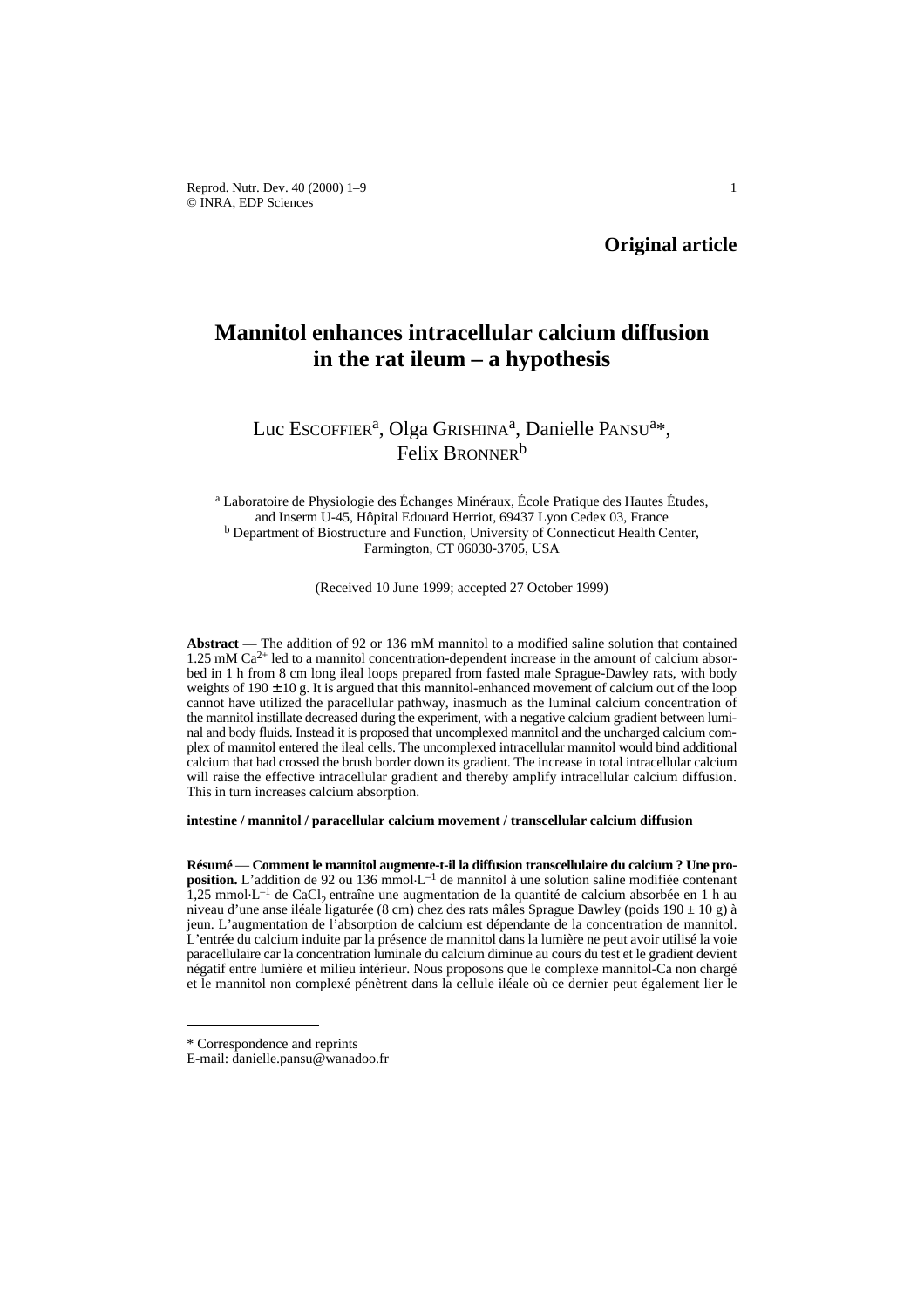calcium qui a traversé la bordure en brosse. L'élévation de la concentration cellulaire du calcium amplifie la diffusion cellulaire et assure l'augmentation de l'absorption.

**intestin / mannitol / absorption paracellulaire / diffusion transcellulaire du calcium**

## **1. INTRODUCTION**

Intestinal calcium absorption is mediated by two processes: a transcellular, vitamin D-dependent active movement and a paracellular, passive movement [5–7, 30, 36]. The active transport process involves entry down the concentration gradient across the brush border of the duodenal cell, diffusion across the cell interior which is enhanced by the cytosolic, vitamin D-dependent calbindin  $D_{9k}$ , and extrusion of the ion from the cell via the CaATPase at the basolateral cell pole. In the absence of calbindin  $D_{\alpha k}$ , self-diffusion of the calcium ion is so slow that the transcellular component is essentially nil and absorption is only mediated by the paracellular process, dominant in both jejunum and ileum. However, because the time spent by chyme in the ileum accounts for three-fourths of the 3 h that the chyme sojourns in the small intestine, the ileum is the principal site of calcium absorption [11, 25].

It has been known for many years that sugars like lactose, or polyols like sorbitol or mannitol, when added to the regimen in sufficient quantities  $(> 20\%)$ , significantly enhance calcium absorption [12, 29, 33, 35]. When, in intestinal loop experiments, lactose or polyols are added to an instillate that contains relatively high calcium concentrations, calcium absorption can be doubled [13, 14, 21, 23, 34]. Although not universally agreed to [34], one explanation for this enhancement of calcium absorption by the intestine is that the presence of sugars or polyols in the lumen causes endogenous water to move into the lumen. As a result, the intestine swells and the tight junctions are widened. In turn this permits more calcium to move down its chemical gradient via the paracellular route [3, 4].

If, however, the calcium concentration in the instillate equals that of the body fluids, calcium will not move down a chemical gradient. Yet, experiments utilizing ileal segments in Ussing chambers, with calcium concentrations on the mucosal and serosal poles equal to 1.25 mmol $\cdot L^{-1}$ , have shown that the presence of lactose [16] or of sorbitol and xylose [24] in the medium enhances calcium transport. Inasmuch as any transepithelial potential and the chemical gradient are adjusted to zero in the Ussing preparation, the transcellular pathway has been invoked as the route of transfer. The mechanism of this transfer is however not known. In the experiments reported here, we confirm an increase in transcellular transfer and offer a mechanistic explanation of how this might occur.

#### **2. MATERIALS AND METHODS**

Six weeks old male Sprague-Dawley rats (body weight:  $190 \pm 10$  g), that had been on a semi-synthetic diet (UAR, Villemoissonsur-Orge, France) containing 0.83% Ca, 0.59% P, and 1500 IU vitamin  $D \text{·kg}^{-1}$ , were fasted for 48 h before they were anesthetized by intraperitoneal injection of 40 mg Na pentobarbital.kg–1 body weight, laparotomized and intestinal loops were prepared as previously described [10]. Ileal loops were 8 cm long, prepared 10 cm proximally from the ileocecal junction. For duodenal loops, 8 cm long, the hepatobiliary canal was tied off. Jejunal loops, 8 cm long, were from the proximal jejunum, the cecum was used as a whole for loop studies; loops from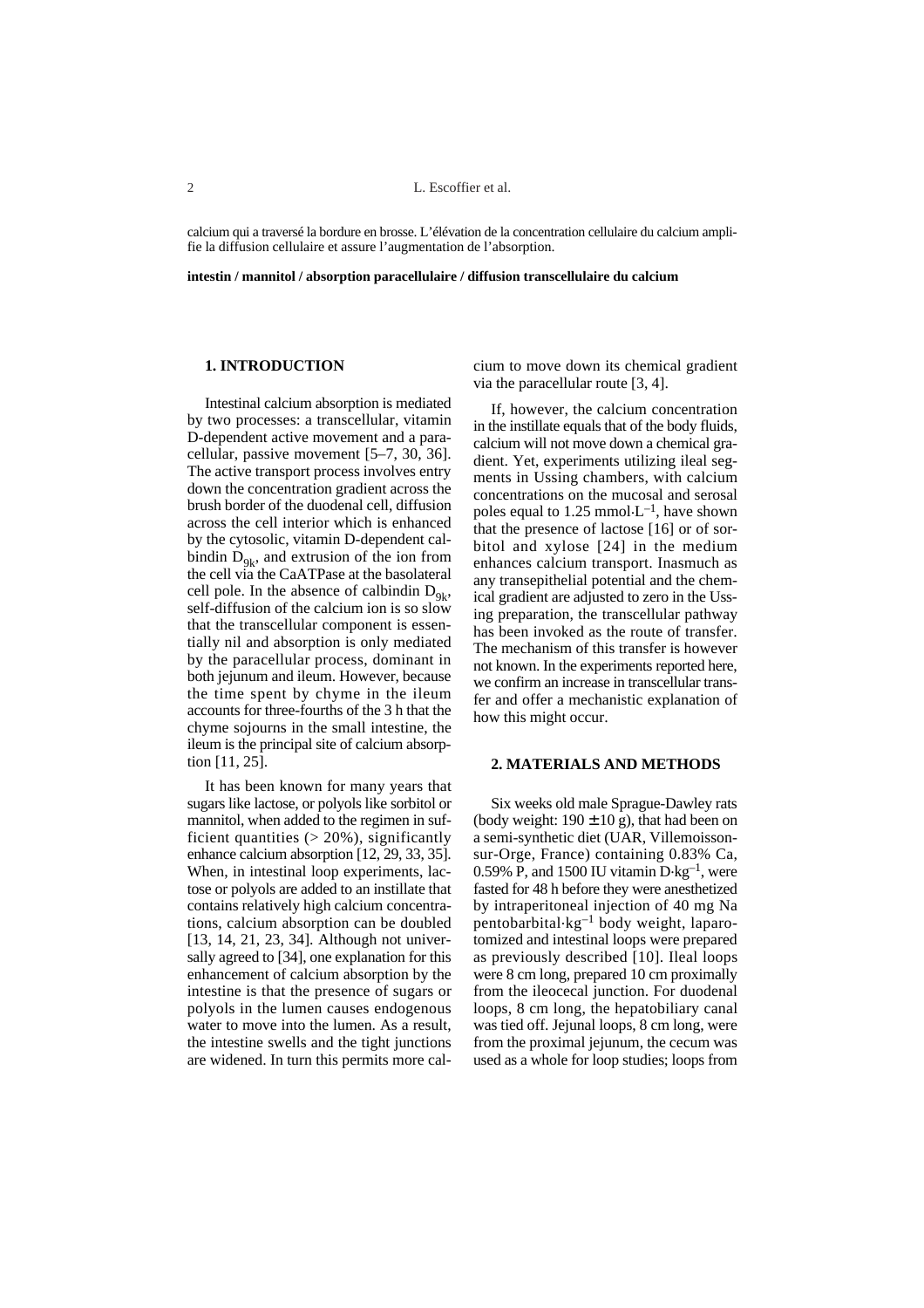the proximal colon were 4 cm long and loops from the transverse colon were 4 cm long, with the proximal tie 5 cm caudal from the cecum. Length was controlled using a tape-measure. No more than two loops were prepared from one animal.

Intestinal loops were rinsed by injecting and withdrawing an unlabeled control or test solution. One milliliter of either control or test solution was then instilled. At the end of 1 h (15 min in the case of the duodenum) the animals were killed, the loops removed, centrifuged and the supernate and the tissue were analyzed. Less than 5% of the calcium content in the instillate was found to have precipitated even in the most alkaline samples, the calcium content of the supernate was considered equal to that of the loop contents.

The control solution contained 130 mM NaCl, 10 mM NaHCO<sub>3</sub> (pH.8.2), 5.2 mM KCl, 5 g $\cdot$ L<sup>-1</sup> polyethylene glycol 4000 (PEG) which contained 1.01  $kBq \cdot mL^{-1}$ <sup>3</sup>HPEG (New England Nuclear, France), 1.25 mM CaCl<sub>2</sub> which contained 0.8 kBq $\cdot$ mL<sup>-1</sup> <sup>45</sup>CaCl<sub>2</sub> (New England Nuclear, Belgique). The CaCl<sub>2</sub> concentration was chosen to be below that of ionized calcium in body fluids. The test (or mannitol solution) contained either 92 mM or 136 mM mannitol, with the Na+ concentration reduced to either 102 or 80 mmol $\cdot L^{-1}$ , respectively. Note that sodium bicarbonate and CaCl<sub>2</sub> were added just before each experiment.

Water content was evaluated by weighing. Sodium and potassium contents were analyzed by flame photometry (Instrument Laboratory, Milan, Italy), chloride by coulometric titration (Eppendorf), bicarbonate by alkali-acid titration (Radiometer, Copenhagen) and total calcium by way of the Arsenazo III complex of calcium (pH 7.0) at 660 nm.  ${}^{45}Ca$  and  ${}^{3}H$  contents were analyzed by means of liquid scintillation spectrometry, the contamination of the tritium channel by  $45Ca$  was calculated and substracted (Tricarb 1600 CA, Packard Instruments).

Tissue content of 45Ca was determined after the tissue was ashed (600  $^{\circ}$ C); the ash was dissolved in 1 mL concentrated HCl, diluted to 5 mL with  $H<sub>2</sub>O$  and aliquots of 0.5 mL were analyzed.

<sup>3</sup>HPEG 4000 recovery from the luminal fluid was used as a control. When recovery fell below 70%, the results were excluded. While this recovery value may seem low, it is the result of some 3HPEG having been adsorbed on the intestinal mucus and removed from the supernate by centrifugation, with 3HPEG recovery determined on the supernate [26].

Calbindin  $D_{9k}$  (CaBP,  $M_r \cong 9$  kD) content was determined from mucosal scrapings by the equilibrated chromatographic column procedure [8]. In brief, 100–400 mg mucosal scrapings were homogenized in 0.02 M ammonium acetate (pH: 7.3), centrifuged  $(100 000 g)$  for 60 min and the supernate was lyophilized. Eight milligrams of the lyophilizate was dissolved in 0.02 M ammonium acetate that contained 7  $\mu$ mol·L<sup>-1</sup> CaCl<sub>2</sub> and 1 mBq $\cdot$ L<sup>-1 45</sup>Ca and applied to the chromatographic column (Sephadex G-50, fine) that had been equilibrated with the radioactive acetate buffer. All buffers contained 0.1 mM phenylmethylsulfonyl fluoride. Calbindin  $D_{q_k}$  content was determined from the amount of calcium bound to the protein and eluted in the second peak  $(V_{o}/V_{o} \cong 1.4)$  of radioactivity. The inner half of the peak area was considered equal to the total calcium bound by calbindin  $D_{q_k}$ , with 2  $Ca<sub>bound</sub> = 1$  calbindin  $D<sub>9k</sub>$ .

Comparison of means was by the Student t-test. Linear regressions were by least squares analysis.

Animal care and treatment followed the guidelines of the European Economic Community (J. Officiel des Communautés Européennes, L358, December 18, 1986), User No.: 0193.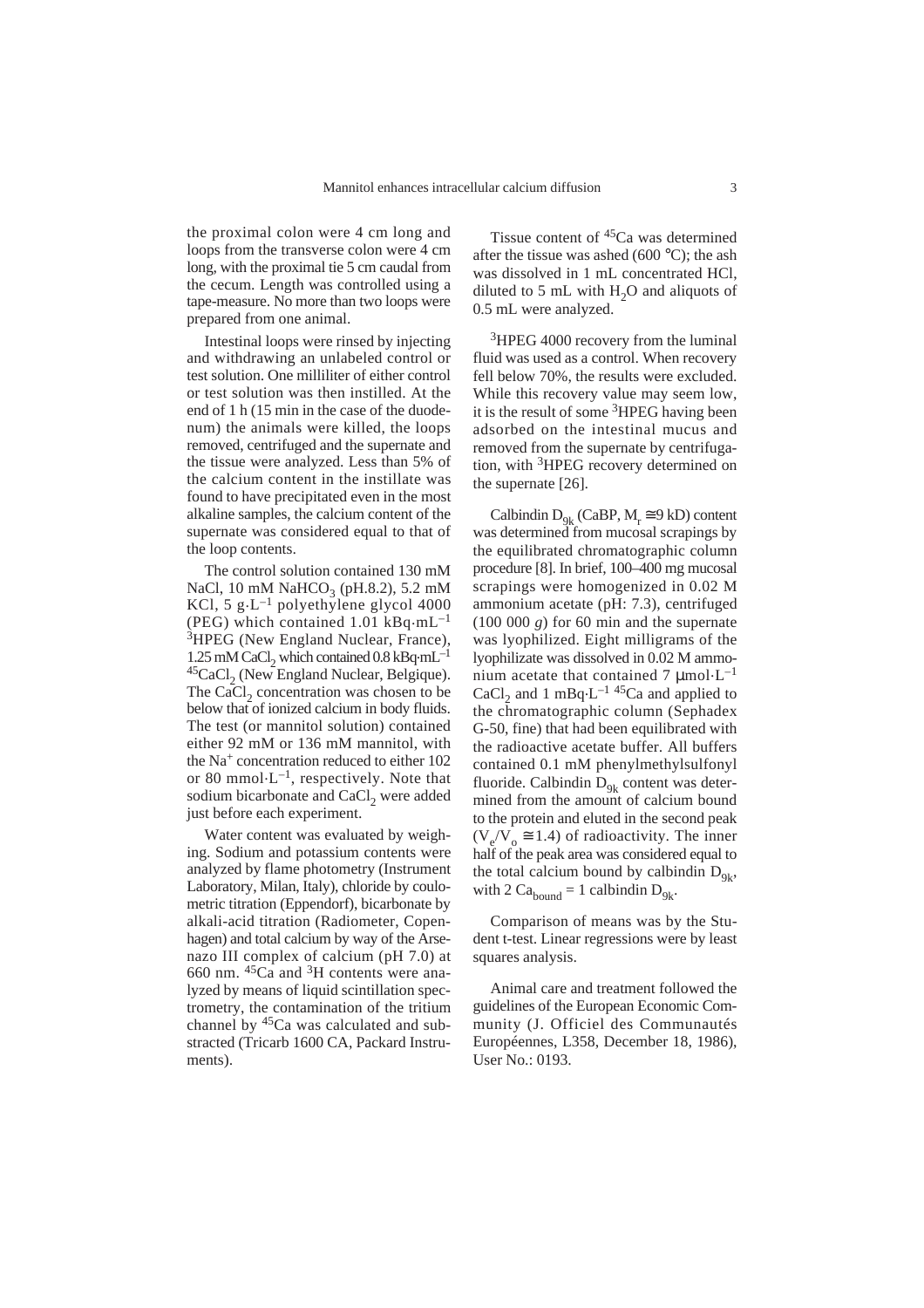### **3. RESULTS**

Table I lists the initial and final values of volume, pH and ion contents of the luminal fluid of the ileum. As can be seen, onethird of the instilled control solution left the lumen in 60 min, but the amount of calcium lost was only about 10%. If calcium and fluid movement had been equal, the calcium content of the remaining luminal fluid should have been 0.84  $\mu$ mol (1.25  $\times$  0.67), whereas it was  $1.09 \pm 0.06$  µmol (1.62  $\times$ 0.67). Instillation of the test solution caused a smaller loss of fluid from the loop, 0.19 mL rather than 0.33 mL, yet a significantly greater loss of calcium. The amount of calcium that should have been recovered from the luminal fluid 1 h after instillation of the test solution should have been 1.01 µmol

 $(1.25 \times 0.89)$ , whereas it was  $0.72 \pm 0.04$  umol  $(0.81 \times 0.89)$ , significantly lower.

The calcium fluxes shown in Table I and referred to above are net fluxes. To measure the true absorptive transport, it is necessary to evaluate one-way movement out of the lumen. This was done with the aid of  $45$ Ca added to the instillate (see materials and methods). Table II lists the results of this approach. As can be seen, some 34% [100 (0.44–0.29)/0.44] of the calcium that had left the lumen still remained in the mucosal tissue 1 h after instillation of the control solution. Somewhat similar values apply to the tissue content after instillation of the test solution (34% and 25%, respectively). The presence of mannitol however caused a greater amount of calcium to be transported out of the lumen. Figure 1

|                                            | Concentration, mmol $L^{-1}$ |                 | $Flux, \mu mol$     |
|--------------------------------------------|------------------------------|-----------------|---------------------|
|                                            | Initial                      | Final           |                     |
| Control solution ( $n = 21$ )              |                              |                 |                     |
| $Na+$                                      | 148                          | $143 \pm 2$     | $52 \pm 5$          |
| HCO <sub>3</sub>                           | 10                           | $78 \pm 3$      | $-42 \pm 2$         |
| $Cl^-$                                     | 146                          | $72 \pm 3$      | $98 \pm 3$          |
| $K^+$                                      | 5.2                          | $6.5 \pm 0.1$   | $0.9 \pm 0.2$       |
| $Ca^{2+}$                                  | 1.25                         | $1.62 \pm 0.05$ | $0.17 \pm 0.04$     |
| pH                                         | 8.2                          | 8.17            |                     |
| Volume, mL                                 | 1.00                         | $0.67 \pm 0.03$ | $0.33 \pm 0.03$     |
| Test solution (136 mM mannitol; $n = 45$ ) |                              |                 |                     |
| $Na+$                                      | 80                           | $54 \pm 1$      | $36 \pm 2**$        |
| HCO <sub>3</sub>                           | 10                           | $36 \pm 1$      | $-19 \pm 1***$      |
| $Cl^-$                                     | 78                           | $18 \pm 1$      | $63 \pm 2***$       |
| $K^+$                                      | 5.2                          | $2.9 \pm 0.1$   | $2.8 \pm 0.1***$    |
| $Ca^{2+}$                                  | 1.25                         | $0.89 \pm 0.33$ | $0.53 \pm 0.03$ *** |
| pH                                         | 8.20                         | $7.85***$       |                     |
| Volume, mL                                 | 1.00                         | $0.81 \pm 0.03$ | $0.19 \pm 0.02$ *** |

One milliliter solution (for complete composition see text) was instilled in an ileal loop, 8 cm in length, and volume, pH, and ion composition were measured 1 h later. Flux was calculated by multiplying the final concentration with the final volume and subtracting that product from the instilled quantity. Values shown are means  $\pm$ SEM; *n* refers to the number of ileal loops. Starred values differ significantly from their respective initial values (\*\*  $P < 0.01$ , \*\*\* $P < 0.001$ ). Calcium values refer to total calcium.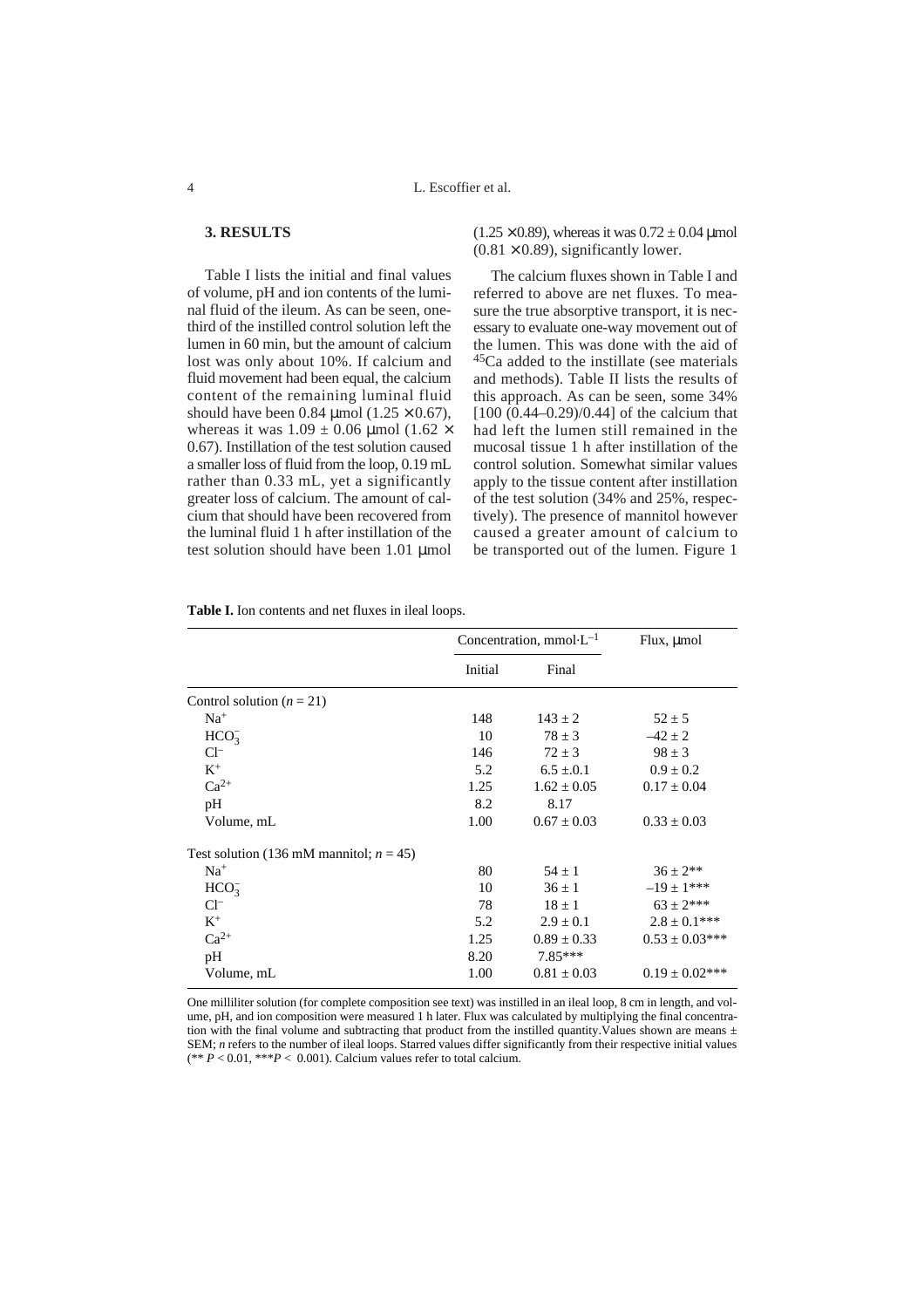**Table II.** Ileal calcium transport with or without mannitol.

|                                                                               | $Ca^{2+}$ lost from lumen<br>in $60 \text{ min}$ , $\mu$ mol | $Ca^{2+}$ transported out of<br>tissue in 60 min, umol |
|-------------------------------------------------------------------------------|--------------------------------------------------------------|--------------------------------------------------------|
| Control solution<br>$(1.25 \text{ mM Ca}^{2+}; n = 21)$                       | $0.44 \pm 0.03$                                              | $0.29 \pm 0.04$                                        |
| Test solution<br>$(1.25 \text{ mM Ca}^{2+}, 92 \text{ mM mannitol}; n = 9)$   | $0.73 + 0.03$                                                | $0.48 \pm 0.05$                                        |
| Test solution<br>$(1.25 \text{ mM Ca}^{2+}, 136 \text{ mM manifold}; n = 45)$ | $0.76 + 0.03$                                                | $0.57 \pm 0.05**$                                      |

One milliliter solution (for complete composition see legend, Tab. I and text) was instilled in an ileal loop, 8 cm in length. The amount of  $Ca^{2+}$  lost from the loop was obtained by measuring the <sup>45</sup>Ca content in the luminal fluid remaining after 1 h and dividing by the specific activity of the instilled solution. The tissue content of 45Ca was determined by counting the ashed solution of the tissue (see text) and dividing the count by the specific activity of the instilled solution. This value was then subtracted from the  $Ca^{2+}$  lost to obtain the  $Ca^{2+}$  transported out of the tissue. Values shown are means ± SEM; *n* refers to the number of ileal loops. Starred values differ significantly from their respective initial values (\*\**P* < 0.01).



**Figure 1.** The relationship between luminal mannitol concentration and ileal calcium transport. One milliliter of a solution (for complete description see legend, Tab. I and text) that contained 0, 92, and 136 mM mannitol, 1.25 mmol.L–1 calcium and  $45$ CaCl<sub>2</sub> was instilled into ileal loops, 8 cm long, and the amount of calcium transported out of the loop into the body was calculated (Tab. II). The equation describing calcium transport as a function of mannitol concentration is:  $Y = 0.29 + 0.002 X$ 

where  $Y = \mu$  mol calcium transported per hour and  $X = \text{mmol} \cdot L^{-1}$  mannitol in the luminal instillate. Values are shown as means ± SEM. For *n*, see Tab. II. The standard errors of the intercept and slope of the equation were less than 0.3%.

indicates that over the concentration range of mannitol studied, the increase in calcium transported out of the tissue was a function of the mannitol concentration, even though the calcium concentration was identical in all three instances.

Figure 2 shows that the amount of calcium transported out of the loops made from the small or large intestine was directly proportional to the tissue content of calbindin  $D_{\text{Q}_k}$  when the instillate contained no mannitol.

#### **4. DISCUSSION**

Table II shows that in 21 experiments using the control solution, instillation of 1.25 µmol Ca led to a positive calcium transport of  $0.29 \pm 0.04$  µmol, even though the ileum contains no calbindin  $D_{9k}$  (Fig. 2). This can be explained by recalling that water movement out of the ileum is rapid. As a result the luminal fluid will become concentrated. This increased the calcium concentration from 1.25 to 1.6 mmol $\cdot L^{-1}$  by the end of the hour (Tab. I). It seems reasonable to postulate that calcium moves down its concentration gradient along the paracellular route whenever the luminal calcium concentration exceeds  $1.25$  mmol $\cdot$ L<sup>-1</sup>.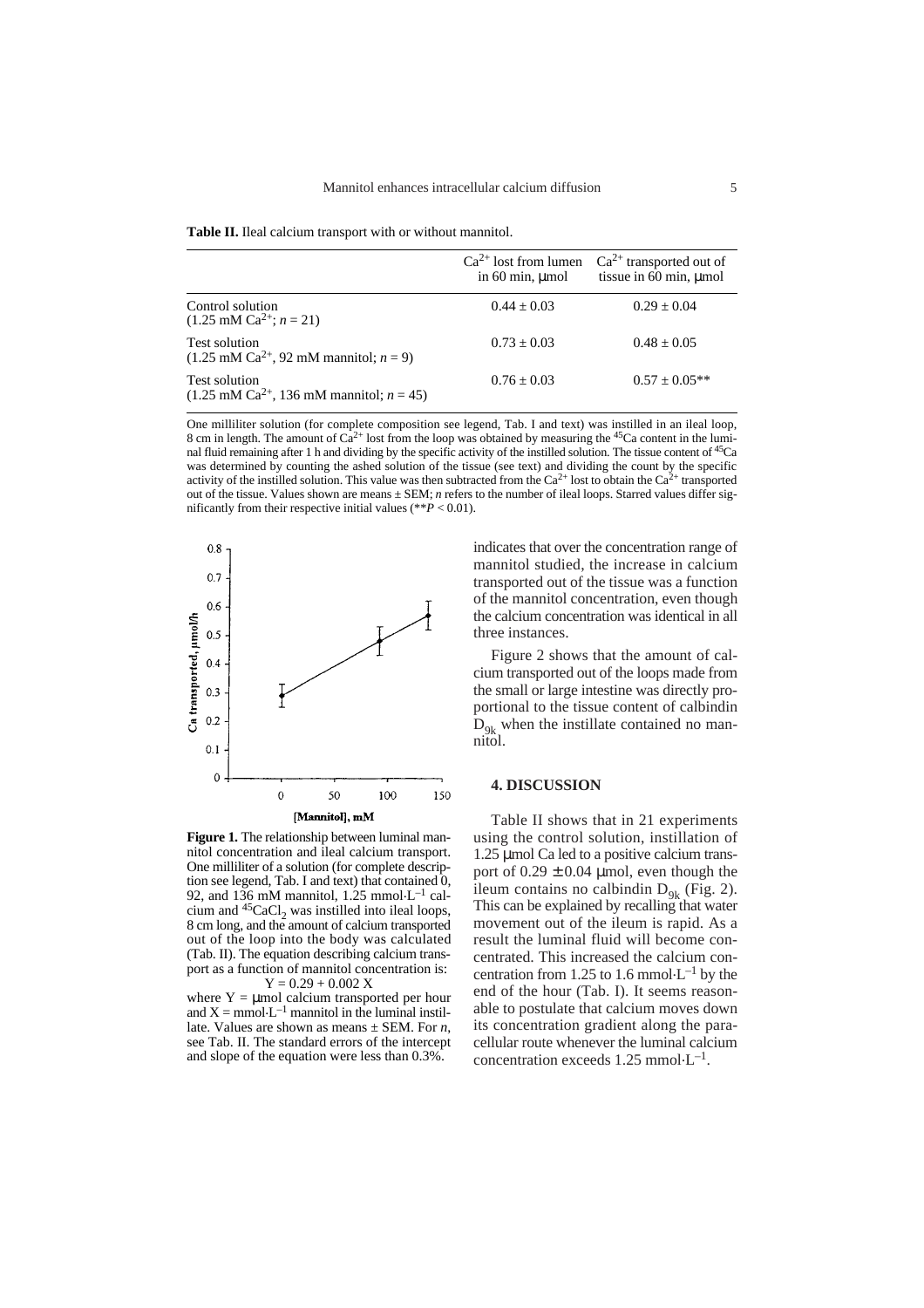L. Escoffier et al.

The increase in calcium movement due to the presence of mannitol in the instillate (Tabs. I and II and Fig. 1) cannot be explained as having resulted from a chemical gradient, inasmuch as the calcium concentration in the final luminal fluid was



**Figure 2.** Correlation between calbindin  $D_{9k}$ content (CaBP, nmol $\cdot$ g<sup>-1</sup> mucosa) and calcium absorption (nmol $\cdot$ min<sup>-1</sup>.g<sup>-1</sup> mucosa) in six segments of the small and large intestine of rats. One milliliter of the control solution (1.25 mM  $Ca + {}^{45}CaCl<sub>2</sub>$ , for complete composition see Tab. I and text) was instilled in 8 cm loops of duodenum (**D)**, jejunum (**J**) and ileum (**I**), in 3 cm loops of the colon (**AC**, ascending colon; **TC**, transverse colon) and in the caecum (**C**) as a whole. 45Ca loss from the loop was determined after 15 min in duodenum and jejunum and at the end of 60 min in all other loops, with absorption calculated on the basis of the initial specific activity, corrected for the measured tissue content (Tab. II). To express calcium transport on the basis of the mucosal weight, the ratio of mucosal weight/tissue weight that had been determined for analysis of CaBP (see materials and methods) was applied to the transport measurement. The equation describing transport as a function of CaBP concentration was derived from the mean values by a least squares procedure:

 $Y = -2.00 \ (\pm 4.7) + 6.88 \ (\pm 0.24) \text{ CaBP}$ 

where Y = nmol calcium transported min<sup>-1</sup>.g<sup>-1</sup> mucosa, CaBP = nmol·g<sup>-1</sup> mucosa ( $r = 0.98$ ). The values in parentheses are the SEM.

lower than in the instillate (Tab. I). Moreover, the amount of calcium transported out of the loop increased with the mannitol concentration, even though the calcium concentration of the instillate was unchanged (Tab. II).

How can one explain the mannitol-dependent increase in calcium absorption? Calbindin  $D_{9k}$  is thought to act by augmenting the rate of intracellular diffusion of calcium [5, 7]. It does so by increasing the intracellular calcium concentration and the intracellular calcium gradient, thereby increasing the rate of calcium diffusion [7, 17], even though the rate of self-diffusion of the calcium-calbindin  $D_{9k}$  molecule is only about  $1/15$  that of calcium<sup>1</sup>.

Mannitol is largely absorbed by the extracellular route, but it does enter intestinal cells, the mannitol content plateaus in cells some 20–30 min after exposure to the polyol [18]. Moreover, polyols bind calcium, forming both charged and uncharged complexes [22, 31].

To transport an excess of 0.28  $\mu$ mol  $Ca\cdot h^{-1}$  (0.57–0.29, Tab. II) would require a minimum transcellular flow of 0.65 µmol mannitol $\cdot$ h<sup>-1</sup>, on the assumption that 1 molecule of mannitol binds 1 molecule of calcium and that the mannitol-calcium complex diffuses at 43%  $[(40/220)^{1/2}]$  of the rate of self-diffusion of the calcium ion. Inasmuch as the total flow of mannitol out of the loop is at least 13.6  $\mu$ mol·h<sup>-1</sup> [19], the amount of mannitol that needs to enter the mucosal cells of the ileal loop is 0.65/13.6 or 4.7% of the absorbed mannitol, but less than 0.5% of the mannitol in the lumen.

The preceding analysis implies that the increased calcium transport due to mannitol

<sup>&</sup>lt;sup>1</sup> Calbindin  $D_{9k}$  binds two molecules of calcium. One of the calcium molecules is, however, bound far more tightly than the other and may therefore not participate importantly in calcium transport. The ratio of the self-diffusion of calcium to that of calbindin is  $(8900/40)^{1/2} = 14.9$ .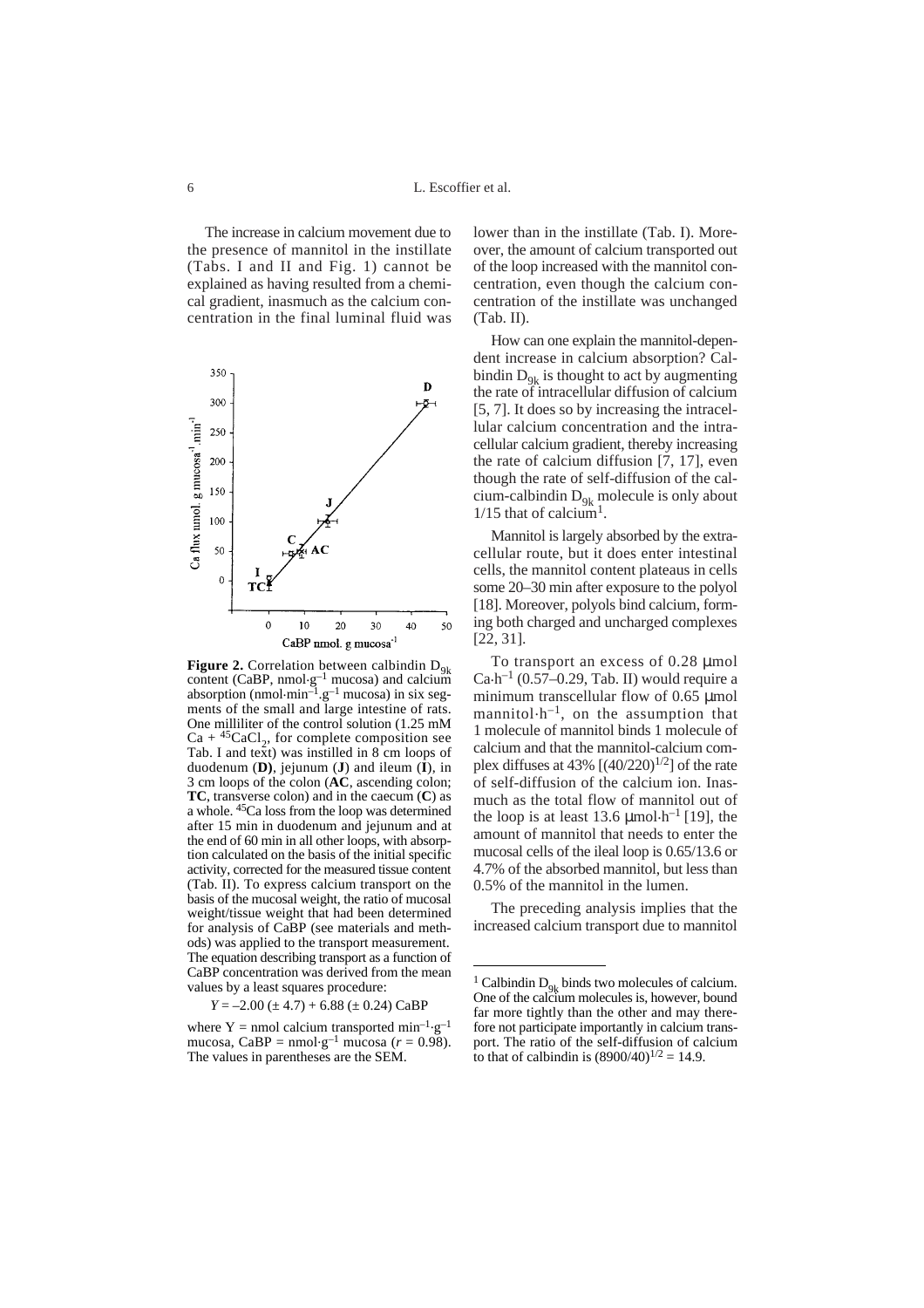in the ileal lumen cannot be attributed to calcium moving down an electrical potential along the paracellular route. The reversion of polarity from mucosa<sup>-/</sup>serosa<sup>+</sup> to mucosa<sup>+/</sup> serosa<sup>-</sup> when test solutions contain carbohydrates or polyols has been attributed [16, 24] to the decrease of  $Na<sup>+</sup>$  concentration in the lumen (Tab. I). No increase in calcium transport occurred however in the jejunum, even though the test solution contained the same low 102 or 80 mM Na<sup>+</sup> concentration [15]. Moreover, experiments utilizing Ussing chambers, where the initial transepithelial potential is adjusted to zero, have shown comparable results for the ileum [16, 24].

When the instillate contains mannitol, the final luminal pH is lower than when the control solution is instilled. The reason for this is the activation of the  $Na^+/H^+$ exchanger by a lower  $Na<sup>+</sup>$  concentration, as demonstrated with the aid of inhibitor studies [20]. It is unlikely that the drop in pH caused transcellular calcium transport, inasmuch as addition of mannitol or other polyols [15, 28] to jejunal loops which are more acidic ( $pH < 6.6$ ) [11] had no effect on transcellular calcium transport.

Mannitol, an open-chain hexalcohol, functions as a tridentate ligand for cations. The oxygens of the hydroxy groups of carbons 2–4 are complexation sites, with a complexation formation constant of 0.7 L·mol<sup>-1</sup> at 40 °C in <sup>2</sup>H<sub>2</sub>O; 10% of the mannitol is in a complex form [22]. The complexes are sufficiently stable to permit separation on a calcium column [2] and to migrate to the cathode [1].

In analogy with what has been described for EDTA [32], we propose that of the three forms of the mannitol-Ca complex, (mannitol-Ca)<sup>++</sup>, (mannitol-Ca)<sup>+</sup> (mannitol-Ca)<sup>0</sup>, the amount of the uncharged form will increase at the rate  $1/[H]^2$  when the pH goes from 6.6 (jejunum) to 7.6 (ileum). Moreover, the uncharged form, even though least frequent, will dominate the transmembrane flux because the diffusion rate of a neutral molecule is much faster [27]. The existence of a non-polar form of calcium and lactose that moves into the intestinal cell has been argued by Charley and Saltman [9].

Mannitol may therefore induce transcellular calcium flux by two mechanisms: (a) by entering the cell as an uncomplexed molecule [18] and raising the intracellular calcium concentration in a calbindin  $D_{q_k}$ like fashion to permit calcium to diffuse through the cell at a rate faster than self-diffusion; (b) at the alkaline pH of the ileum, the uncharged calcium-mannitol complex crosses the brush border and as a result of the increase in intracellular calcium and a corresponding increase in the intracellular gradient of calcium, calcium is transported at a greater rate than self-diffusion.

The added amount of calcium transported transcellularly under our experimental conditions was quite small and therefore had minimal nutritional significance. To significantly increase the amount of absorbed calcium with the aid of mannitol or other polyols requires a considerable increase in their intestinal concentrations. This leads to a marked increase in paracellular calcium movement [3, 4] far in excess of the effect on transcellular movement. If, however, other molecules can be identified that bind more calcium than the polyols and that enter the intestinal cell, transcellular calcium transport can be increased at relatively low cellular calcium concentrations. Such a finding may have therapeutic significance.

#### **ACKNOWLEDGMENTS**

The authors thank Gérard Jourdan, Cathy Dumas and Karine Volant for their technical assistance, Claire Bellaton for measuring the calbindin content, and Robert Pansu for help in the theoretical analysis.

#### **REFERENCES**

[1] Angyal S.J., Sugar-cation complexes - structure and applications, Chem. Soc. Rev. 9 (1980) 415–428.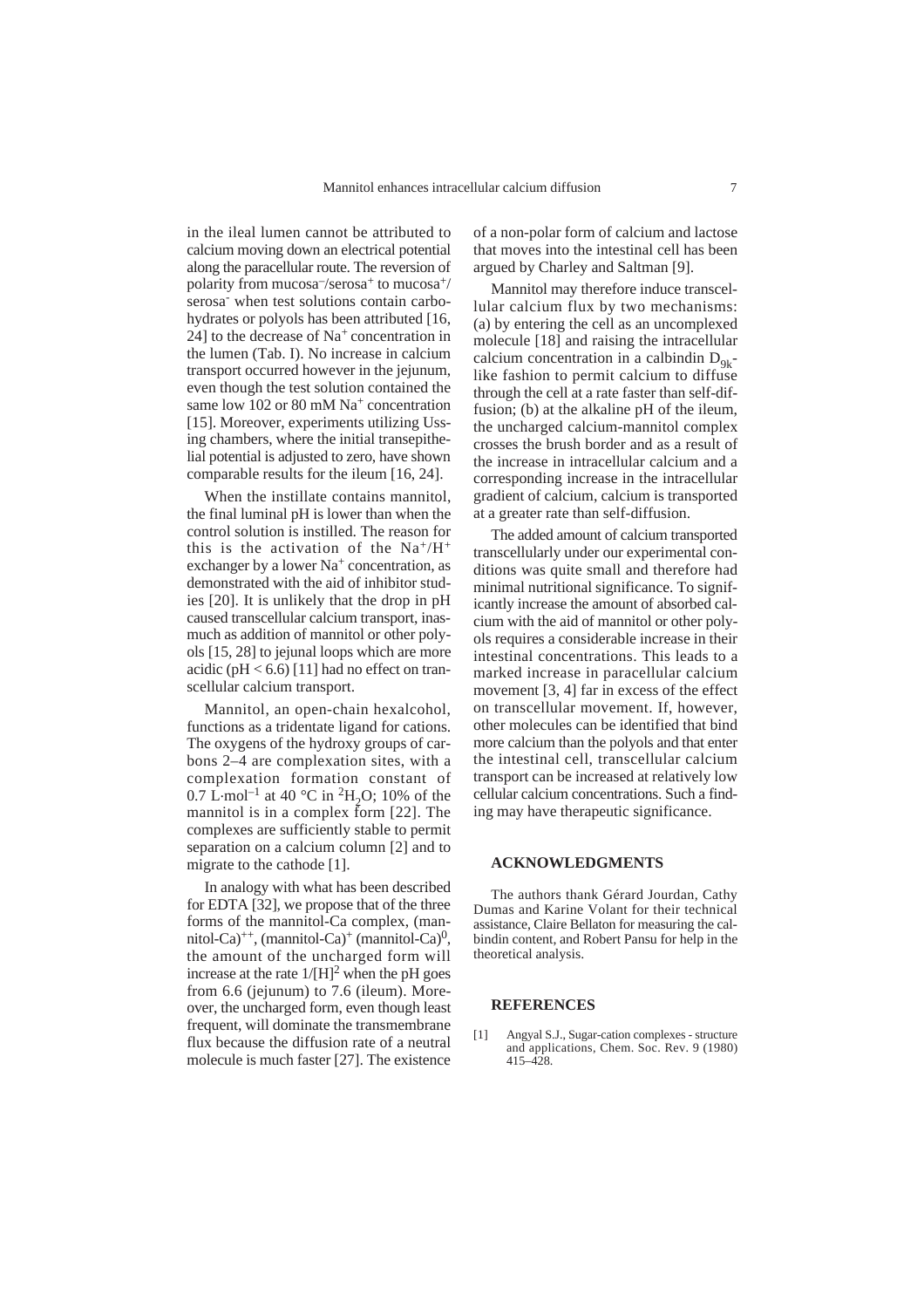- [2] Angyal S.J., Bethall S.G., Beveridge R.J., The separation of sugars and of polyols on cation exchange resins in the calcium form, Carbohydr. Res. 73 (1979) 9–18.
- [3] Bronner F., Calcium Absorption, in: Johnson L.R., Christensen J., Jacobson E.D., Jackson M.J., Walsh J.H. (Eds.), Physiology of the gastrointestinal tract*,* 2nd ed., Raven Press, New York, 1987, pp. 1419–1435.
- [4] Bronner F., Intestinal calcium absorption: mechanisms and applications, J. Nutr. 117 (1987) 1347–1352.
- [5] Bronner F., Calcium transport across epithelia, Int. Rev. Cytol. 131 (1991) 169–212.
- [6] Bronner F., Current concepts of calcium absorption: an overview, J. Nutr. 122 (1992) 641–643.
- [7] Bronner F., Pansu D., Stein W.C., An analysis of intestinal calcium transport across the rat intestine, Am. J. Physiol. 250 (Gastrointest. Liver Physiol. 13) (1986) G561–G569.
- [8] Buckley M., Bronner F., Calcium-binding protein biosynthesis in the rat: regulation by calcium and 1,25-dihydroxyvitamin  $D_3$ , Arch. Biochem. Biophys. 202 (1980) 235–241.
- [9] Charley P.J., Saltman P.D., Chelation of calcium by lactose: its role in transport mechanisms*.,* Science 139 (1963) 1205–1206.
- [10] ChikhIssa A.R., Gharzouli A., Charpin G., Descroix-Vagne M., Pansu D., Comparison of VIP-induced electrolyte secretion at three levels in rat small intestine, Reprod. Nutr. Dev. 32 (1992) 37–45.
- [11] Duflos C., Bellaton C., Pansu D., Bronner F. Calcium solubility, intestinal sojourn time and paracellular permeability codetermine passive calcium absorption in rats, J. Nutr. 125 (1995) 2348–2355.
- [12] Dupuis Y., Fournier P., Lactose and the absorption of calcium and strontium, in: Wasserman R.H. (Ed.), Transfer of Calcium and Strontium across Biological Membranes, New York and London: Academic, 1963, pp. 277–293.
- [13] Dupuis Y., Tardivel S., Digaud A., Fournier P., The influence of phosphorylable molecules on calcium transfer in the rat ileum, Life Sci*.* 26 (1980) 899–907.
- [14] Dupuis Y., Tardivel S., Lacour B. Fournier P., Modulation of ileal calcium transport by phosphate-exchanging compounds, Miner. Electrolyte Metab. 18 (1992) 61–68.
- [15] Escoffier L., Actions des sucres sur l'absorption du calcium, Lien entre les flux de bicarbonate et le transport transcellulaire de calcium. Thesis, École Pratique des Hautes Études, Paris, 1995.
- [16] Favus M.J., Backman E.A., Effects of lactose on calcium absorption and secretion by rat ileum, Am. J. Physiol. 246 (Gastrointest. Liver Physiol. 9) (1989) G281–G285.
- [17] Feher J.J., Fullmer C.S., Wasserman R.H., Role of facilitated diffusion of calcium by calbindin in intestinal calcium absorption, Am. J. Physiol. 262 (Cell Physiol. 31) (1992) C517–C526.
- [18] Grim E., Simonds A., Oeljen C., Cheng J., Inulin and mannitol distribution volumes in canine small intestinal tissues in vivo, Am. J. Physiol. 224 (1973) 186–190.
- [19] Grishina O., Étude des flux unidirectionnels du <sup>22</sup>Na et du <sup>36</sup>Cl dans le modèle des anses ligaturées chez le rat in vivo, Ph.D., thesis Lyon, Université Claude Bernard, 1997, 152 p.
- [20] Grishina O.,Volant K., Pansu D., Descroix-Vagne M., 5-(N,N-dimethyl)-amiloride to discriminate the unidirectional electrolyte transports in rat small intestine and proximal colon in vivo*,* Compar. Biochem. Physiol. 119A (1998) 423–434.
- [21] Hämäläinen M.M., Mäkinen K.K., Parriainen M.P., Koskinen T., Peroral xylitol increases intestinal calcium absorption in the rat independently of vitamin D action, Miner. Electrolyte Metab. 11 (1985) 178–181.
- [22] Kieboom A.P.G., Spoormaker T., Sinnema A., Van des Toorn J.M., Van Bekkum H., 1H-NMR study of the complex formation of alditols with multivalent cations in aqueous solution using<br>praseodymium <sup>(III)</sup> nitrate as shift reagent, J. Roy Netherlands Chem. Soc. 94 (1975) 53–59.
- [23] Kishi K., Goda T., Takase S., Maltitol increases transepithelial diffusional transfer of calcium in rat ileum, Life Sci. 59 (1996) 1133–1140.
- [24] Lacour B., Ohan J., Aznaz A., Drueke J.B., Stimulating effects of sorbitol and l-xylose on rat ileal transport in vitro, Miner. Electrolyte Metab. 21 (1995) 391–397.
- [25] Marcus C.S., Lengemann F.W., Absorption of  $Ca<sup>45</sup>$  and  $Sr<sup>85</sup>$  from solid and liquid food at various levels of the alimentary tract of the rat, J. Nutr. 77 (1962) 155–160.
- [26] Marquet F., Botella A., Bueno L., Pansu D., Descroix-Vagne M., Effect of sorbin derivatives on cholera toxin-induced intestinal secretion in rat in vivo, Peptides 19 (1998) 1417–1423.
- [27] Marsh D., Cevc G., Solute transport across biomembranes, in: Cevc G., Marsh D. (Eds.), Phospholipid bilayers, Physical principles and models. Wiley, New York, 1987, pp. 184–195.
- [28] Pansu D., Chapuy M.C., Milani M., Bellaton C., Transepithelial calcium transport enhanced by xylose and glucose in the rat jejunal ligated loop, Calcif. Tiss. Res. 21 (1976) 45–52.
- [29] Pansu D., Bellaton C., Bronner F., Effect of lactose on duodenal calcium-binding protein and calcium absorption, J. Nutr. 109 (1979) 509–512.
- [30] Pansu D., Bellaton C., Roche C., Bronner F., Duodenal and ileal calcium absorption in the rat and effects of vitamin D, Am. J. Physiol. 246 (Gastrointest. Liver Physiol. 7) (1983) G695–G700.